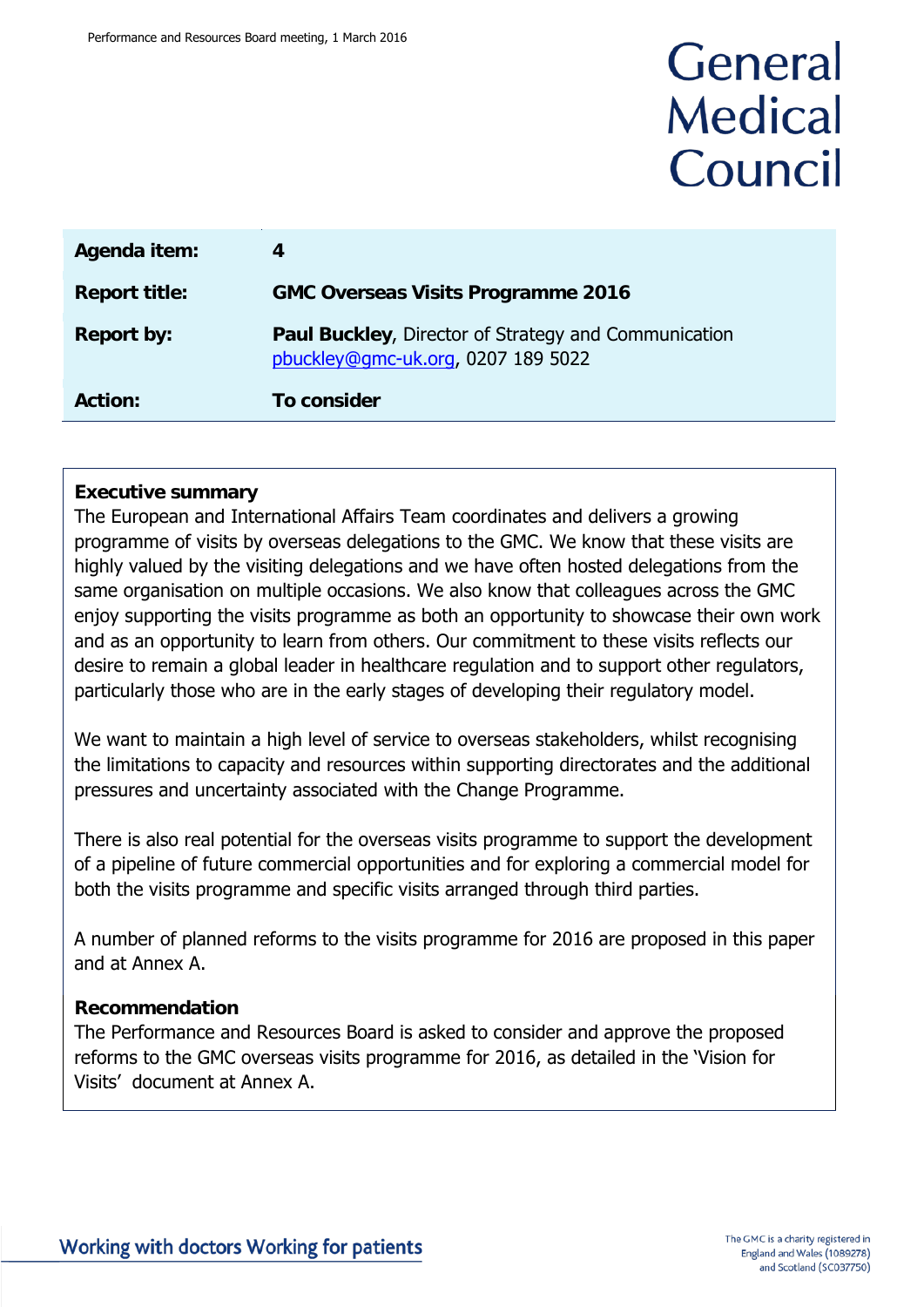#### **Background**

- **1** Each year the GMC receives a large number of requests from overseas delegations to visit our offices. Visits often include meetings with the Chair of Council/Chief Executive and/or subject matter experts from across the organisation, and visits to our Clinical Assessment Centre and the Medical Practitioners Tribunal Service. We also receive a small number of requests from third party organisations asking for GMC representatives to present off-site to visiting overseas delegations.
- **2** In 2015, the European and International (E&I) Team facilitated 25 separate visits from overseas delegations to the GMC.
- **3** As part of the team's continuous improvement activity, and to address a number of emerging challenges in 2016, a series of reforms to the handling of the visits programme have been identified for implementation in 2016. These are at Annex A.

#### **Proposals**

- **4** In summary, the E&I team plan to introduce:
	- **a** A new **visits classification and triage process** designed to limit the length and complexity of visits to a number of pre-determined typologies whilst maintaining enough flexibility to react to urgent or senior GMC leadership 'sponsored' requests. This will enable us to focus time and resources on those delegations that have clear visit objectives and where there are implications for GMC reputation/relationships, or those which are more likely to provide further commercial opportunities to the GMC.
	- **b** A targeted **pre-visit questionnaire** to gather concrete, detailed intelligence to supplement the GMC's existing data on, and understanding of, overseas regulation and related visiting organisations. This is to include intelligence on the nature of the delegation (e.g. seniority) and information needed to develop an objectives driven specification for the visit (both for those visiting and for the GMC in terms of wider commercial opportunities that we might want to explore during the course of the visit and in follow up).
	- **c** Improved visit **feedback request forms** to ensure we continue to improve the service we offer to overseas visitors and capitalise on any emerging commercial opportunities. These would also assess the impact/value of the visit on regulators/regulation around the world.
	- **d** A **commercial model** for specific visits arranged through third parties and other visits as opportunities arise, with a more proactive approach to marketing the visit programme being developed later this year when the team is back to full complement and the Head of Section returns from maternity leave.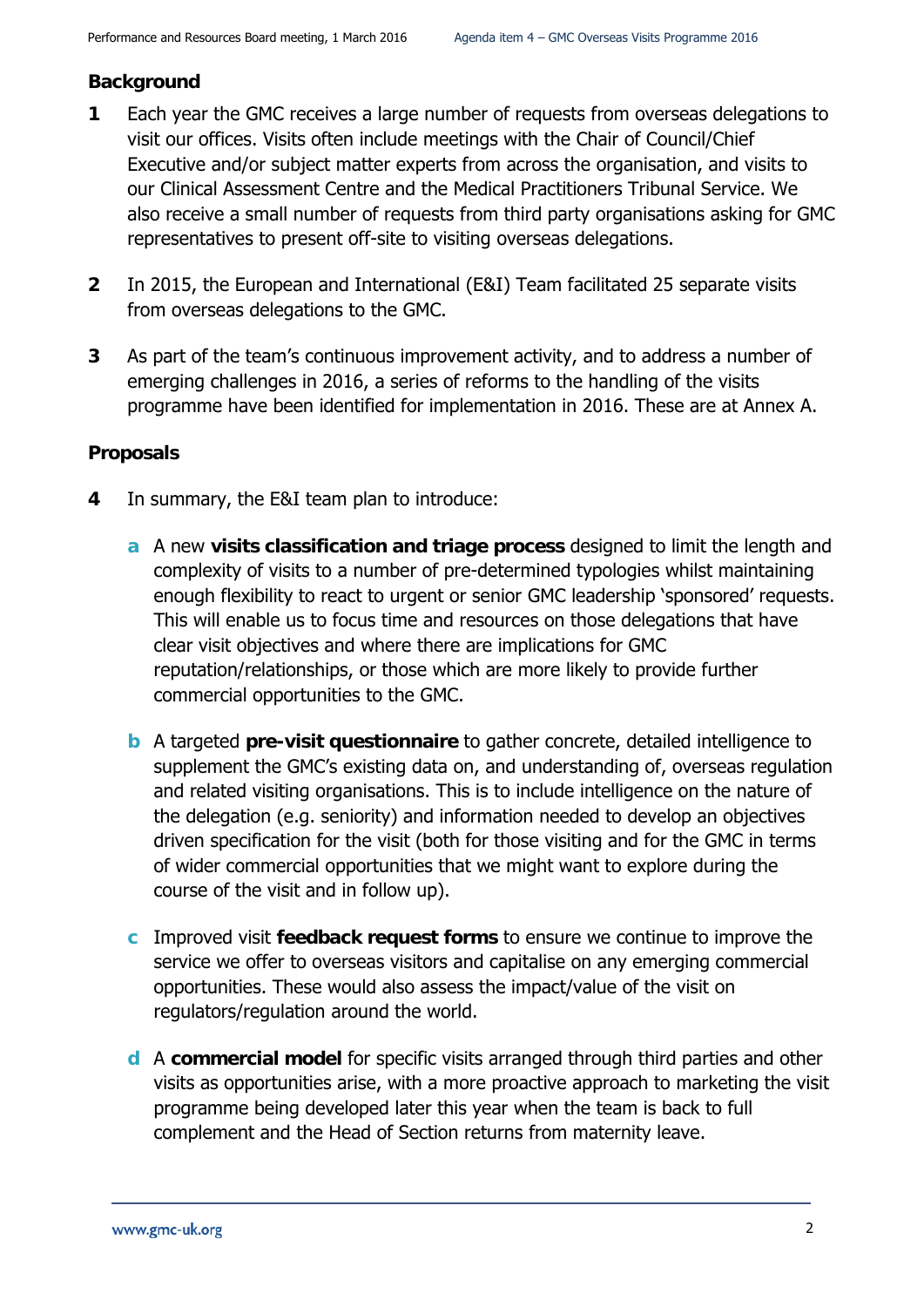#### **Challenges for 2016**

- **5** We are keen to continue to provide a high level of service to overseas stakeholders and customers, not least because of the commercial opportunities that might arise from these visits and the potential for the overseas visits programme to become, in time, a means of revenue generation for the organisation in and of itself. On the latter point, developing the idea of a series of scheduled 'GMC Study Days' as a potential approach to this area of work will be taken forward later this year.
- **6** While recognising the impact of the Change Programme and the resourcing changes in the E&I team, we will continue to highlight the GMC Visit Programme internally and externally via channels including the European Network of Medical Competent Authorities, the Healthcare Professionals Crossing Borders Newsletter and Conference, the International Association of Medical Regulatory Authorities (IAMRA) and the IAMRA 2016 conference, bi-laterals with key partners and influencers e.g. Healthcare UK and the All-Party Parliamentary Group on Global Health as well as the Chief Executive's trip to southeast Asia in 2016.
- **7** The overseas visits programme relies heavily on the co-operation of teams and individuals from directorates other than Strategy and Communication. The organisation's capacity to continue to support a visits programme on the current scale may become limited as the impact of the Change Programme starts to be felt across the organisation. The new visit typologies and triage process should go some way to reduce the burden on internal colleagues in terms of the time commitment for visits. The E&I team will also seek to develop a network of colleagues in Manchester to help support the delivery of the visits programme — this can be offered as a development opportunity.
- **8** It is important that the visits programme continues to generate value internally through proactive and targeted intelligence gathering and the exposure of a broad array of GMC staff members to international delegations for personal and professional development opportunities.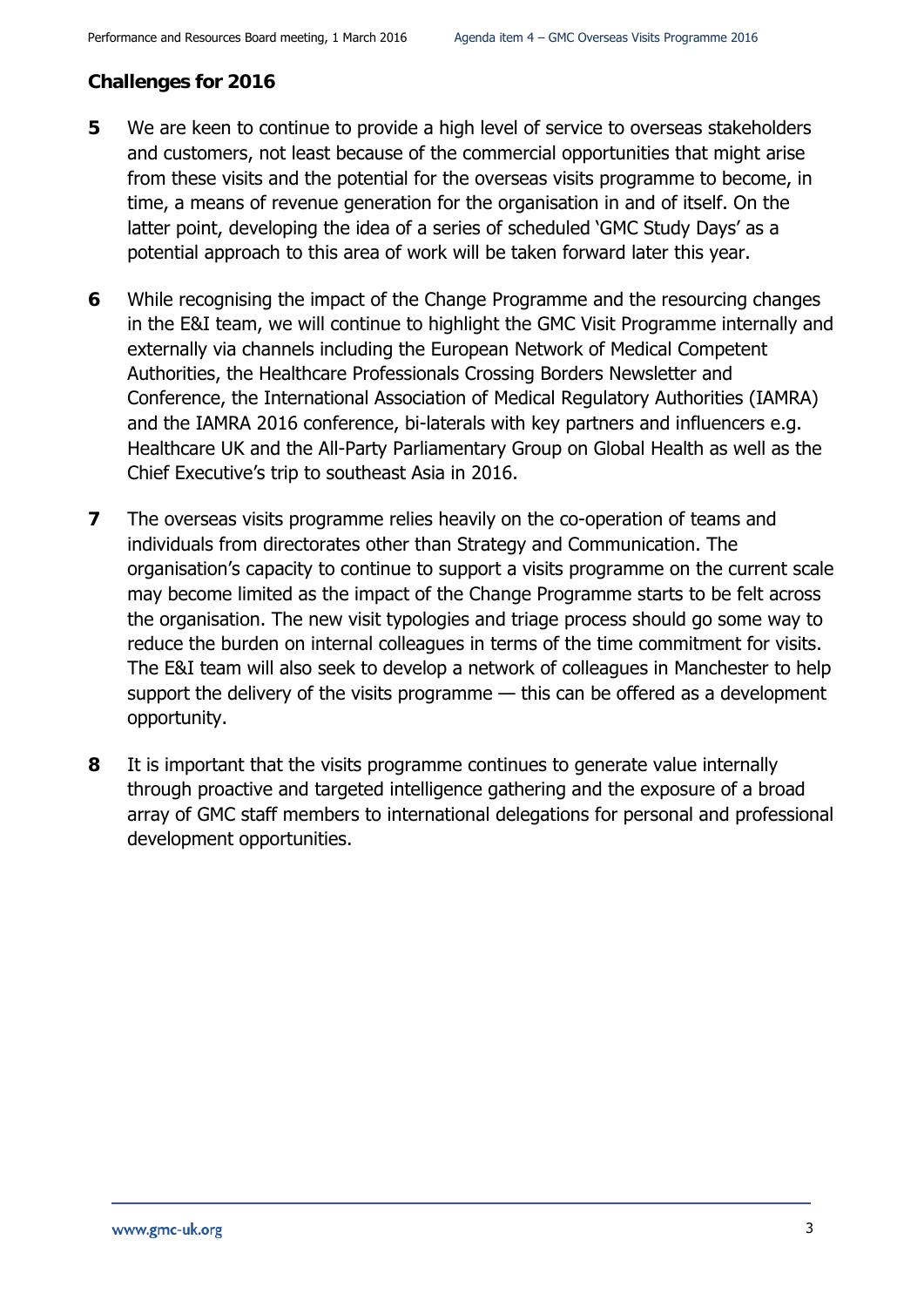## Item 4 – Annex A

## 2016 Vision for visits

GMC overseas visits programme

Working with doctors Working for patients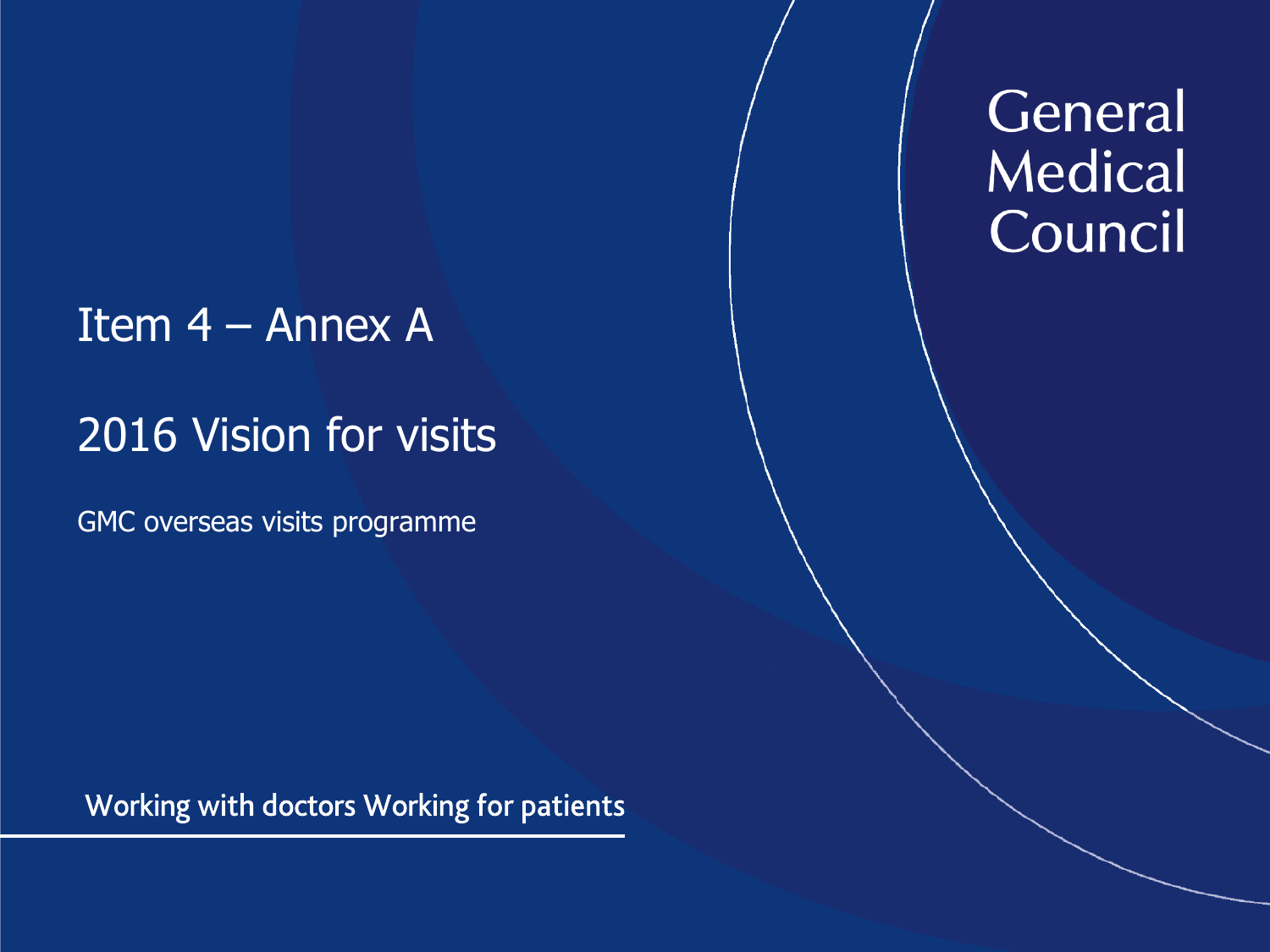## SCQ analysis

| <b>Situation</b> | Each year the GMC receives a large number of requests* from overseas delegations to visit our offices. We also receive a small number of<br>requests from third party organisations to present off site to visiting overseas delegations**.                                                                   |  |
|------------------|---------------------------------------------------------------------------------------------------------------------------------------------------------------------------------------------------------------------------------------------------------------------------------------------------------------|--|
|                  | Feedback from members of the senior executive suggests that, going forward, capacity to support the overseas visits programme may<br>become limited. We also expect internal support for the programme to drop as the GMC Change programme is fully implemented.                                              |  |
|                  | We are keen to continue to provide a high level of customer service to overseas stakeholders.                                                                                                                                                                                                                 |  |
|                  | We are keen to continue to provide 'value for money' to those involved in the visits, and to our internal customers - the teams directly<br>involved with the visit and those whose business areas are affected by the international healthcare environment.                                                  |  |
|                  | • We already work with colleagues from across the organisation to facilitate visits – going forward we want to formalise this relationship by<br>developing a network that also provides L&D opportunities for staff.                                                                                         |  |
|                  | The programme could serve as an effective pipeline for 'GMC Services'.                                                                                                                                                                                                                                        |  |
|                  | Our current approach to managing requests is ad hoc rather than formalised.                                                                                                                                                                                                                                   |  |
|                  | • We have identified a number of ways to improve the programme, including formalising the structure and type of meetings offered, refining<br>the triage process for incoming requests and making a number of improvements to increase the value of the programme to both internal<br>and external customers. |  |
| <b>Challenge</b> | • To increase the value of, and generate buy in for, the programme by the senior executive and internal customers.                                                                                                                                                                                            |  |
|                  | • To ensure changes effectively support new initiatives, such as GMC Services.                                                                                                                                                                                                                                |  |
|                  | To continue to provide a high level of customer service and value to external stakeholders.                                                                                                                                                                                                                   |  |
|                  | To continue to effectively manage the programme in the context of the GMC Change programme.                                                                                                                                                                                                                   |  |
| <b>Questions</b> | • Are you content with proposed changes and improvements?                                                                                                                                                                                                                                                     |  |
|                  | Do you have any comments on the identified challenges?                                                                                                                                                                                                                                                        |  |
|                  | Are you content for the E&I team to introduce changes from January 2016?                                                                                                                                                                                                                                      |  |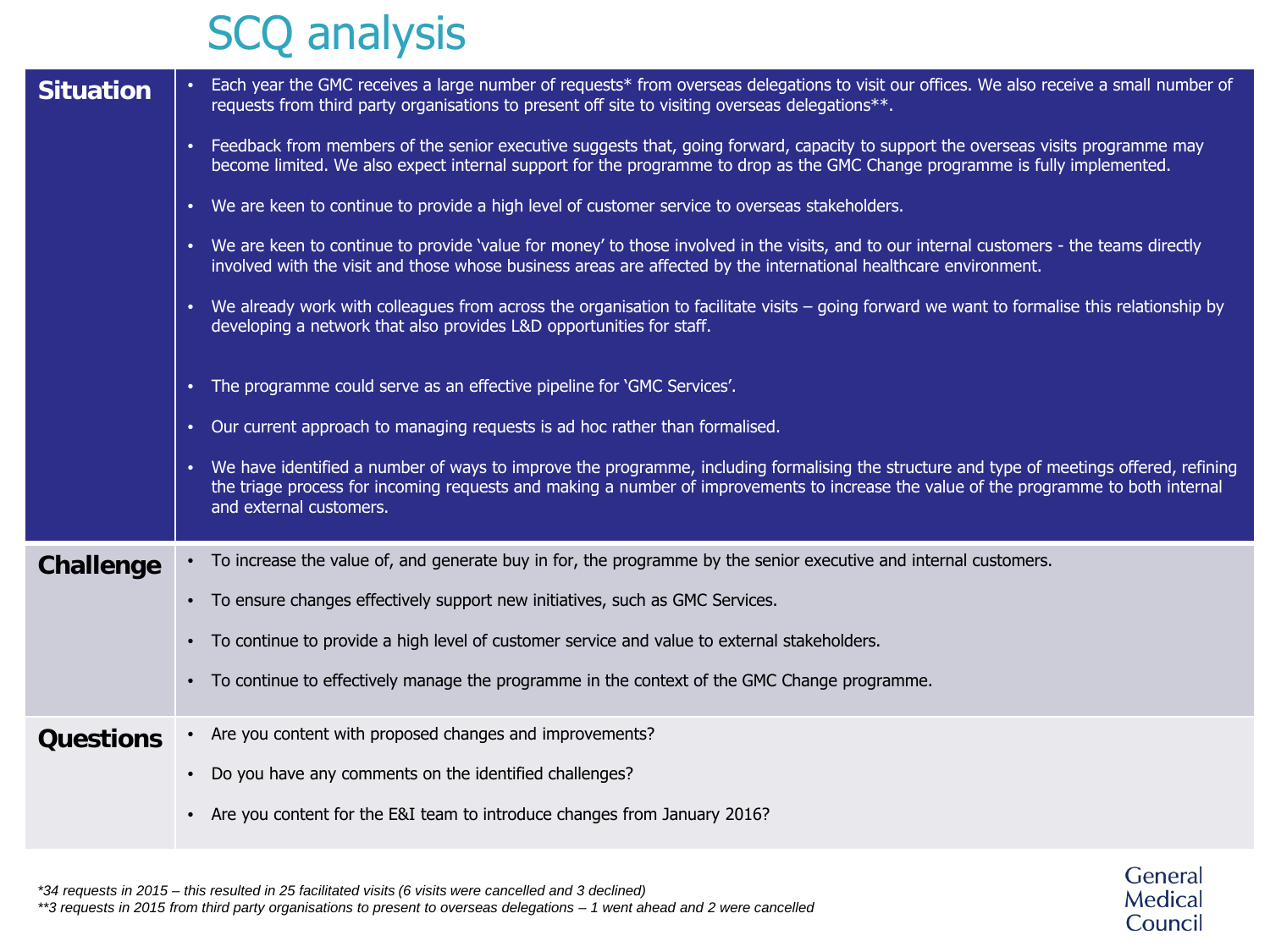## Table of contents

| <b>Slide</b>   | <b>Topic</b>                                                                          |
|----------------|---------------------------------------------------------------------------------------|
| $\overline{4}$ | Principles                                                                            |
| 5              | Formalised menu of meetings                                                           |
| 6              | Updated triage process                                                                |
| 7              | Introducing a pre-visit questionnaire                                                 |
| 8              | Improved visit feedback form                                                          |
| 9              | Charging third party organisations<br>Rationale                                       |
| 10             | Charging third party organisations<br>Proposed justification and formula for charging |
| 11             | <b>Identified risks</b>                                                               |
| 12             | Next steps                                                                            |
|                | General                                                                               |

Medical<br>Council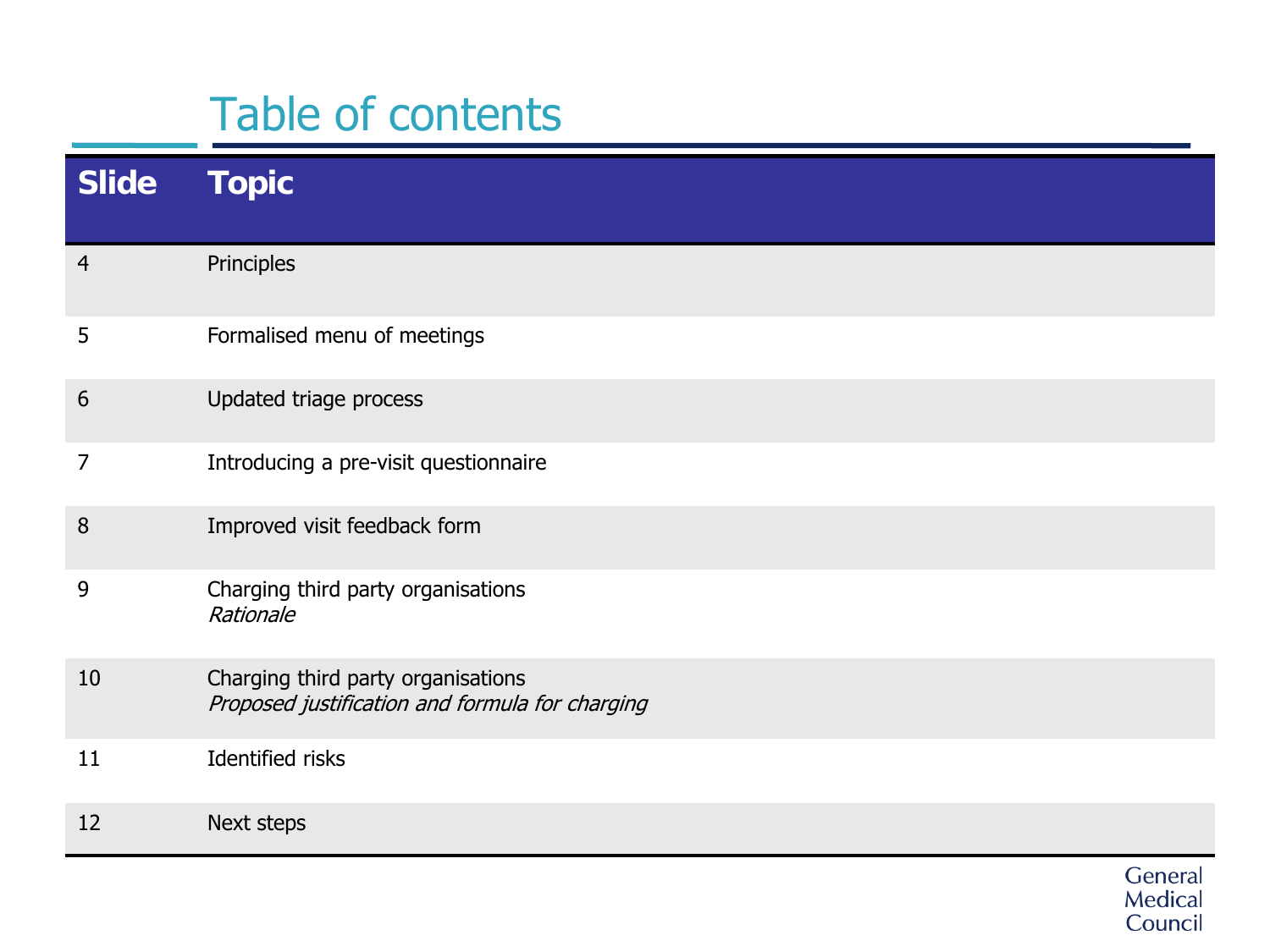# **Principles**

- Not all visits from overseas organisations are the same we will use discretion and be flexible when dealing with incoming requests
- Going forward E&I will commit to facilitate a maximum of two visits per month, subject to senior management team requirements.
- If we receive requests to visit the GMC for longer than half a day they will be considered on a case-by-case basis by the areas of the business most affected by the visit, and approved by the Director / AD who would lead the visit.
- The E&I team will ask overseas delegations for at least two months' notice for any proposed visit in order to allow enough time for proper planning and to secure time in diaries. If less notice is given, the E&I team will try to accommodate the request but with no guarantees.
- If a visit is organised via a third party organisation we will seek to recover costs at minimum.
- We will gather as much intelligence as possible from overseas delegations prior to the visits taking place. This will be used to increase the GMC's knowledge base about medical regulators and other regulatory bodies across the globe.
- We will seek to build a network of colleagues from across the GMC (a lead and a deputy from each directorate) to work with us on the visits programme. This will assist the E&I team with the logistics of the visits programme as well as providing learning and development opportunities for interested colleagues.
- We will work with colleagues from the Learning and Development team to ensure any time committed by staff to working with us on the programme is practical, recordable and measurable.

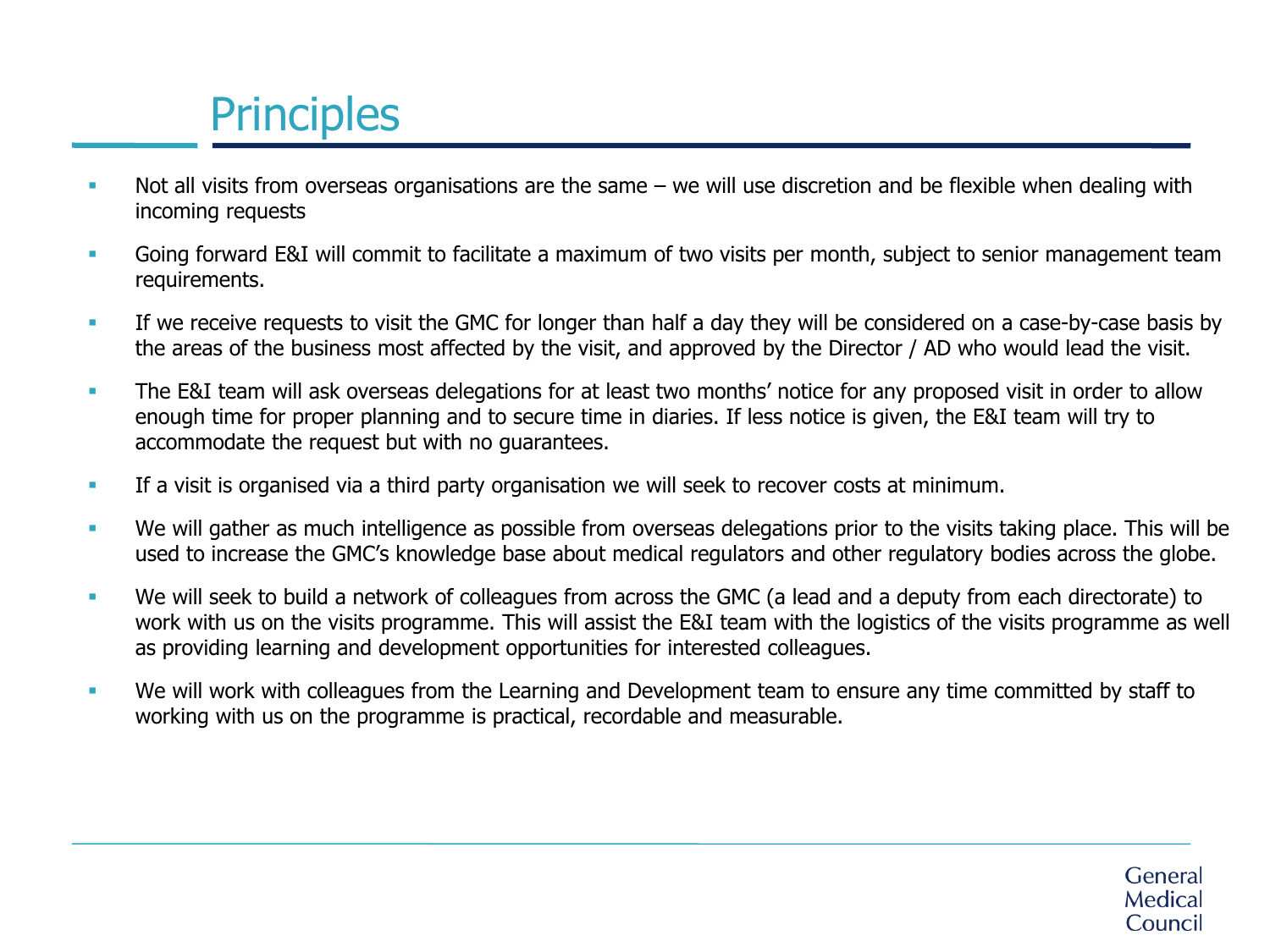## Formalised menu of meetings



*\*Number of visits of this classification (irrespective if the visit was completed / cancelled / declined) if the menu of meetings was applied in 2015*

\*\*If we receive requests to visit the GMC for longer than half a day they will be considered on a case-by-case basis by the areas of the business most affected by the *visit, and approved by the Director / AD who would lead the visit.* 

Medical Council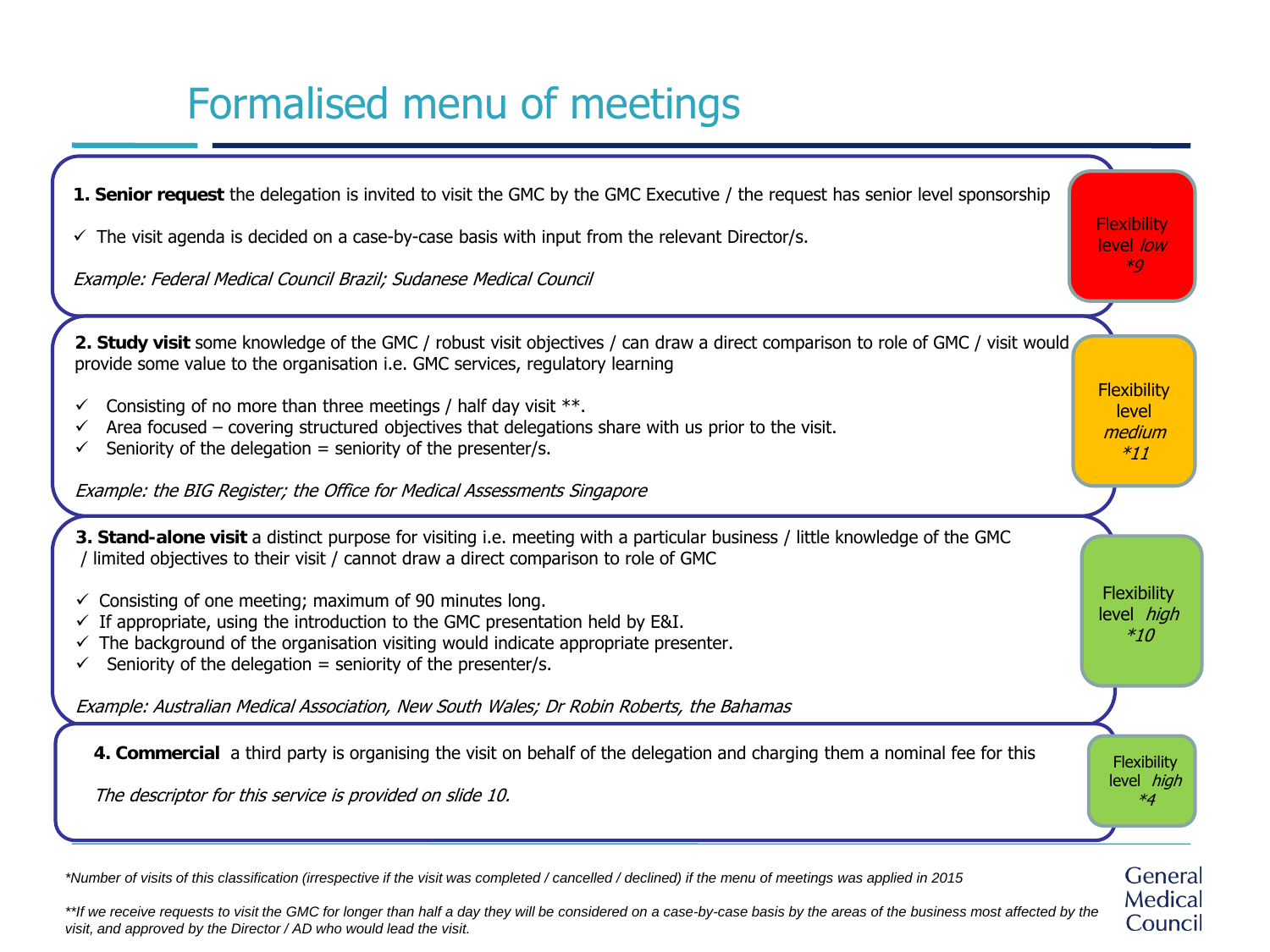### Refined triage process



General Depending on seniority of the delegation a member of the Senior team may or may not be required to host the introductory meeting. Medical Council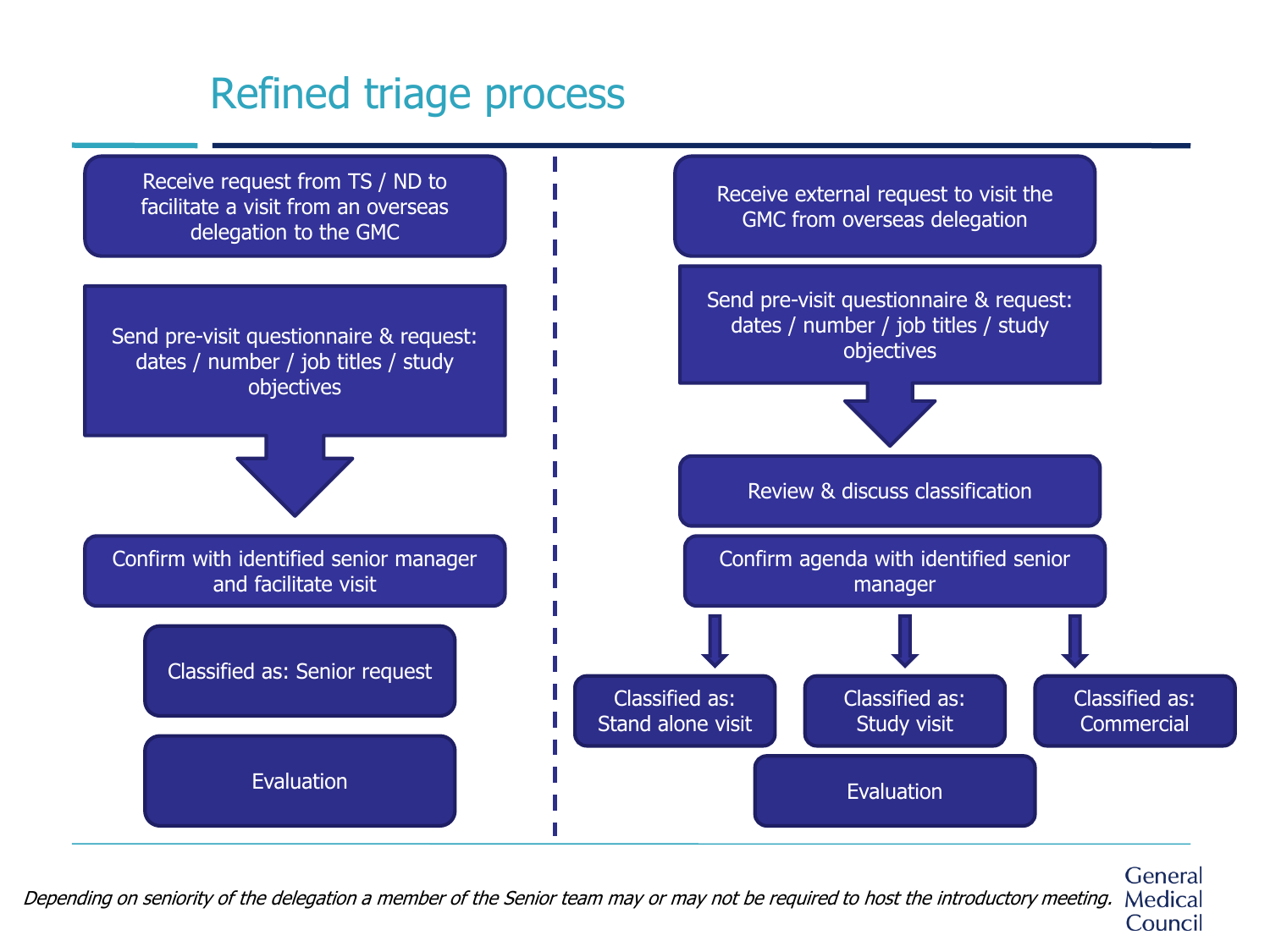### Introducing a pre-visit questionnaire

- Working with colleagues from registration and education teams we designed a pre-visit questionnaire to send to prospective delegations prior to their visit to the GMC.
- We hope to gather concrete, detailed intelligence on the education and regulation of medical professionals from different countries across the world. We also have the option of asking that the questionnaire is completed before we finalise a visit to our offices.



An example of a final pre-visits questionnaire can be found [here](http://livelink/edrms/llisapi.dll/fetch/2000/2909146/3862901/21042322/31410649/61074216/61225345/Pre-visit_feedback_form_(Vision_for_Visits_Trial).pdf?nodeid=64184661&vernum=-2).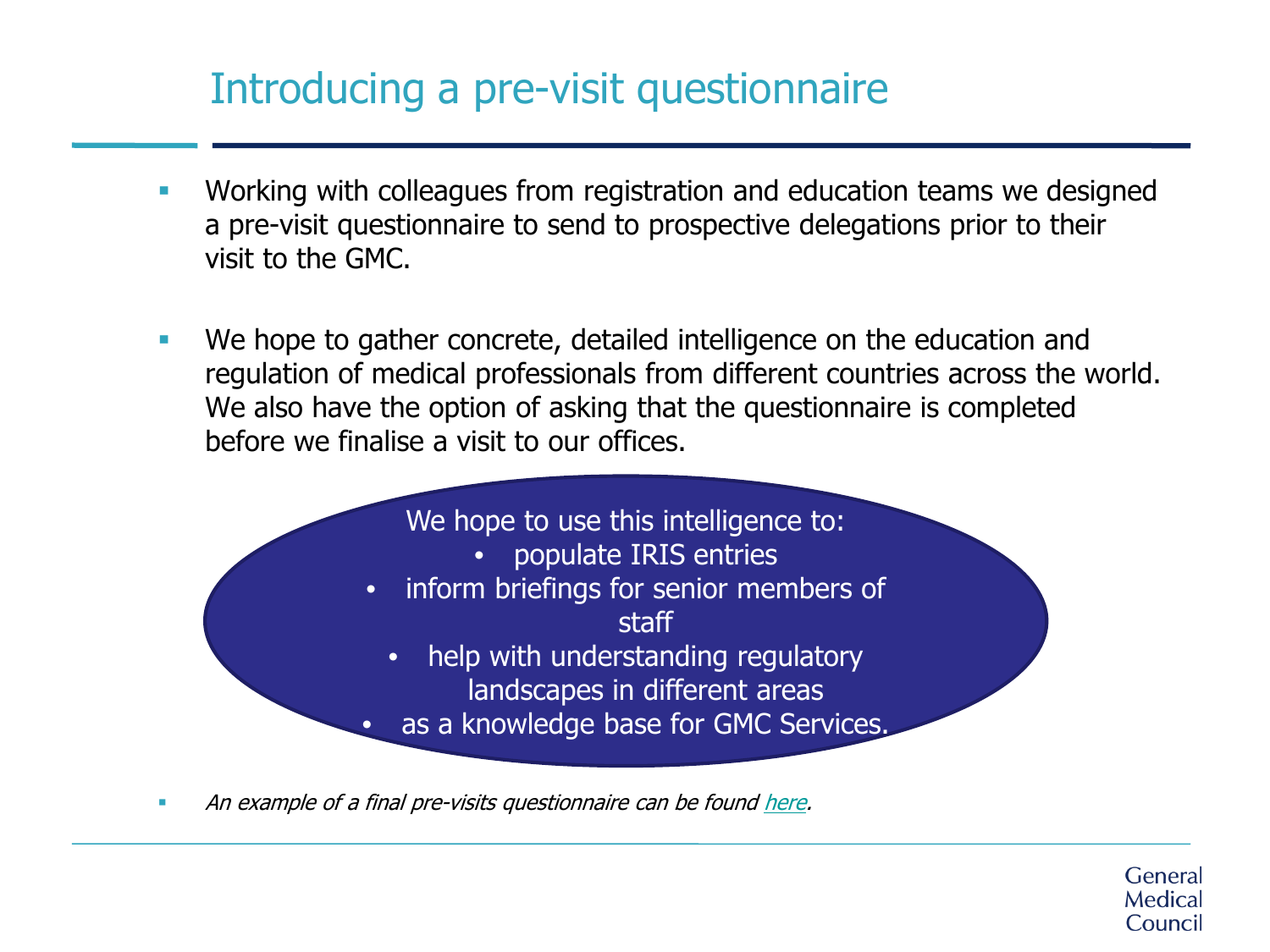## Improved visit feedback form

- We already collect feedback from visiting overseas delegations that we use to improve the service we are providing. We want to improve on this and gather data of a higher quality, to better support both internal customers and organisational wide projects such as GMC Services.
- With this in mind we have reviewed the current feedback form and amended the language so it reflects a more customer service focused environment.
- We've also added a number of questions asking delegations to feedback on the possibility for charging for such visits.
- We've included a holding question to be used once 'GMC Services' is operational and we are clear on what data needs to be collected to support specific projects.
- We will report on feedback collected within six monthly / yearly BAU reporting process

A draft version of the updated feedback form can be found [here](http://livelink/edrms/llisapi.dll/fetch/2000/2909146/3862901/21042322/31410649/61074216/Feedback_form_(Vision_for_Visits_2016).pdf?nodeid=64225917&vernum=-2).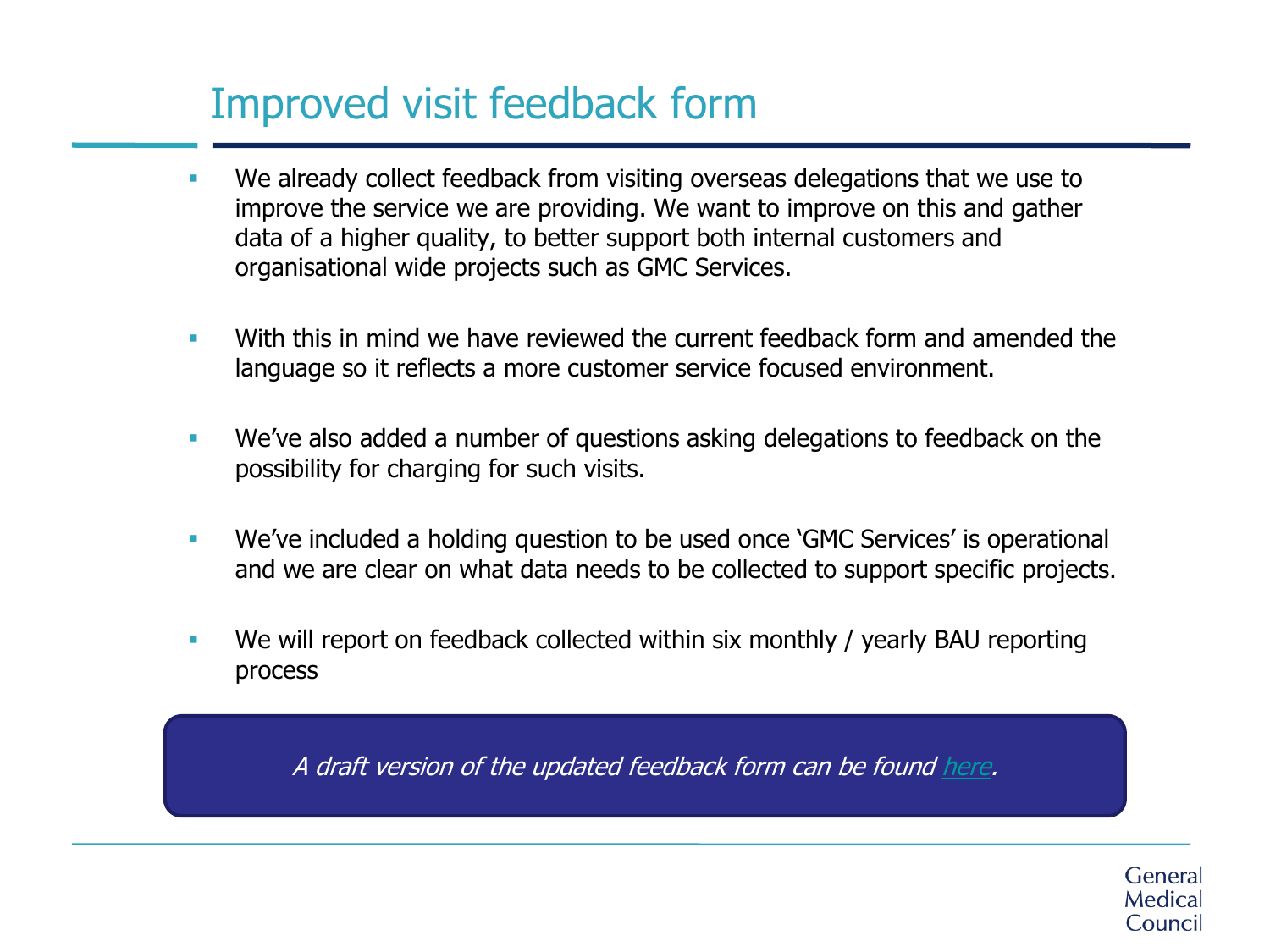# Charging third party organisations

**We are sometimes approached by third party organisations to present to delegations for whom they are organising UK visits/conferences on a commercial basis\*.** 

**We would typically agree to do this at cost to the GMC (i.e. staff time).**

**In line with the principles of the GMCs Change Programme, going forward we propose to recover costs from the third party for any services we provide.** 

**This proposal would sit within the policy for charging for GMC Services, alongside the provision of hearing rooms and meeting rooms, use of the Clinical Assessment Centre, sales of the medical register etc.**

> General Medical Council

**To support this proposal we have developed a framework to manage presentation requests that have a cost recovery angle.** 

**This proposition does not relate to delegations from other overseas Government / regulatory bodies visiting the GMC directly (i.e. for GMC organised visits).**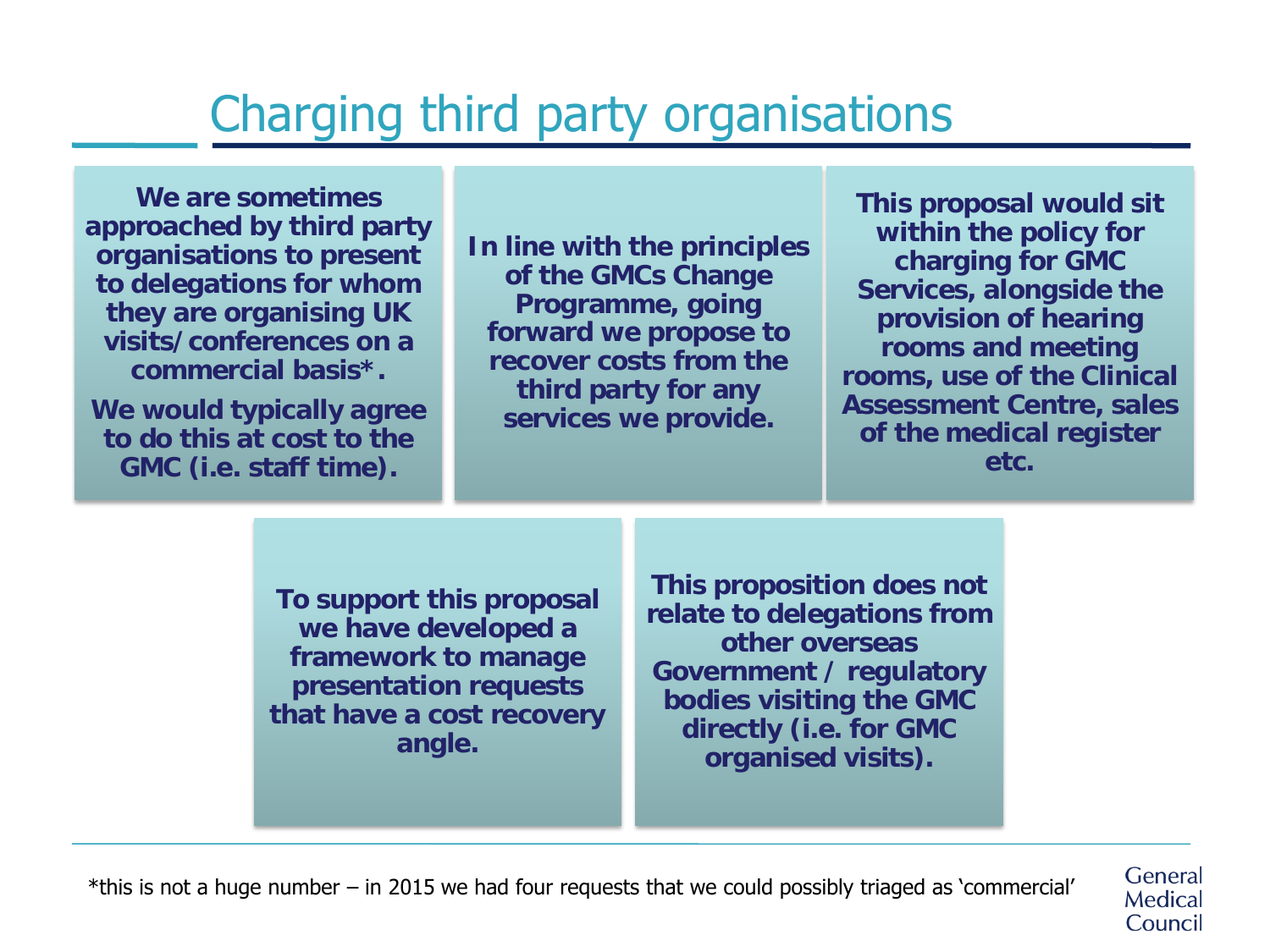### **Proposed criteria for charging**

- Visits organised by third parties will be entertained (up to 2 hour commitment) on FoC basis
- Visits organised by third parties will be entertained (up to 2 hour commitment) on an agreed price
- Visits arranged directly by GMC from external 'note of interest' (Chargeable)
- Visits arranged directly by GMC from business development activity (Chargeable)
	- Charge applied when the overseas delegation visits the GMC or when the GMC delegate presents to the delegation externally.

### **Proposed formula for charging**

The GMC's policy on pricing is yet to be set and agreed.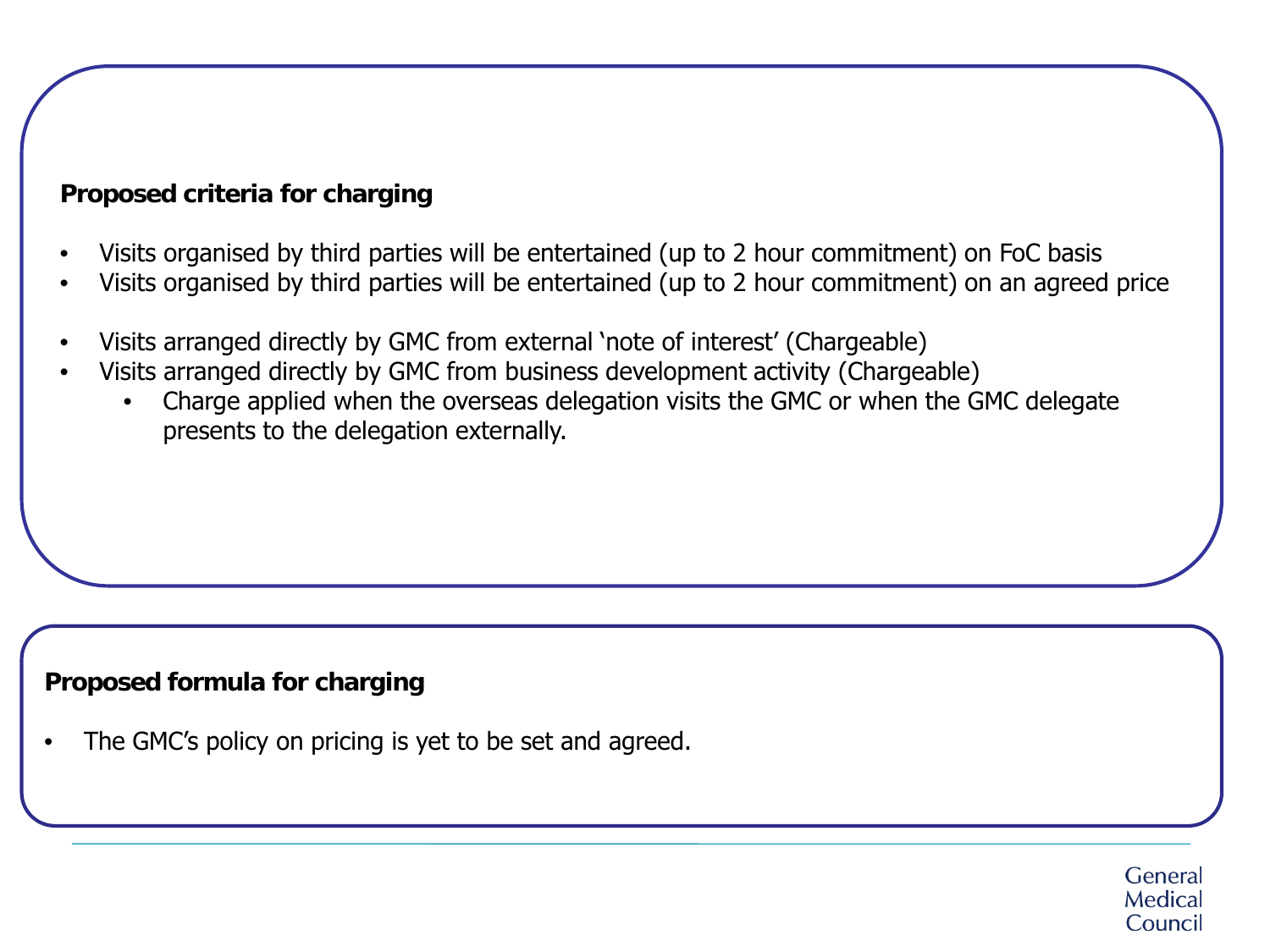# Identified issues / risks & mitigations

#### **Impact of the GMC Change Programme on visit facilitation**

- As a significant proportion of the London base is relocating from beginning to mid 2016 onwards, in future the majority of visits need to be held in our primary offices in Manchester. Because E&I has a very limited presence in Manchester this will prove to be a logistical challenge.
- To continue effectively delivering the overseas visits programme we will need to do one or more of the following:
	- continue to rely very heavily on resource and goodwill from other areas of the business to manage the logistics of external visits or;
	- increase the E&I team travel budget for 2016 (through an in-year growth bid) to enable London-based E&I team members to facilitate visits in Manchester or;
	- $\diamondsuit$  scale back what the GMC offers in terms of its visits programme.

#### **Impact of the GMC Change Programme on resources/support from other directorates**

- The overseas visits programme relies heavily on the co-operation of teams and individuals from other directorates. We have already had push back at director level regarding the extra resource burden placed on certain teams.
- In the new landscape of teams relocating, individuals leaving roles, loss of expertise and diversion of resources to other activities, it will be more difficult to negotiate resource and time commitment from other areas of the business to support the visits programme - which is seen by many as 'nice to have' rather than a core business function.

#### **Mitigations**

Remove some logistical burden by introducing the menu of meetings and a clear triage process.

Improve value for money and encourage further 'buy-in' for the programme from colleagues by introducing a number of improvements, such as the pre-visit questionnaire.

Develop a network of colleagues in Manchester to help effectively facilitate the visits programme.

Giving Director / AD / senior manager the opportunity to accept or decline visits.